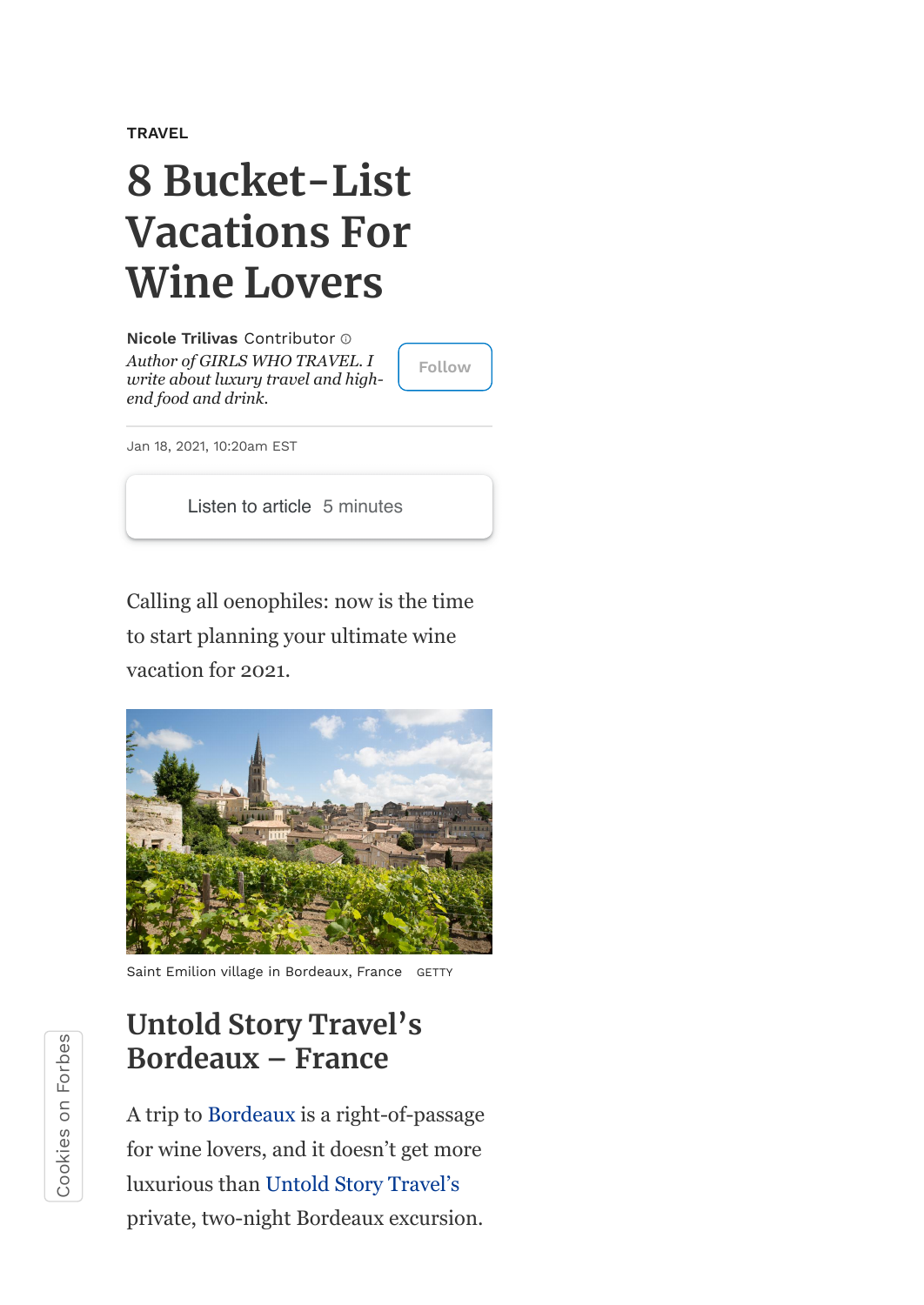Highlights include a visit to the cellars of an invitation-only, private wine estate in the village of Margaux for a private tasting with a master sommelier and the opportunity to blend your own wine and design your own wine label. (It's even possible to arrange to have bottles of your personalized wined shipped to your home every six months). Accommodations are provided at the endlessly charming, five-star Les [Sources De Caudalie, at the famed](https://www.sources-caudalie.com/) Château Smith Haut Lafitte, home to a Caudalie Vinothérapie Spa and the two-Michelin-star La Grand'Vigne restaurant. *Prices for two nights from \$5,430 per person.*



Maribor, Slovenia. GETTY

## **Original Travel's Slovenia Culinary Holiday – Slovenia**

Awarded European Region of Gastronomy for 2021, [Slovenia](https://www.slovenia.info/en) is the

Cookiesຣ<br>໐ Forbes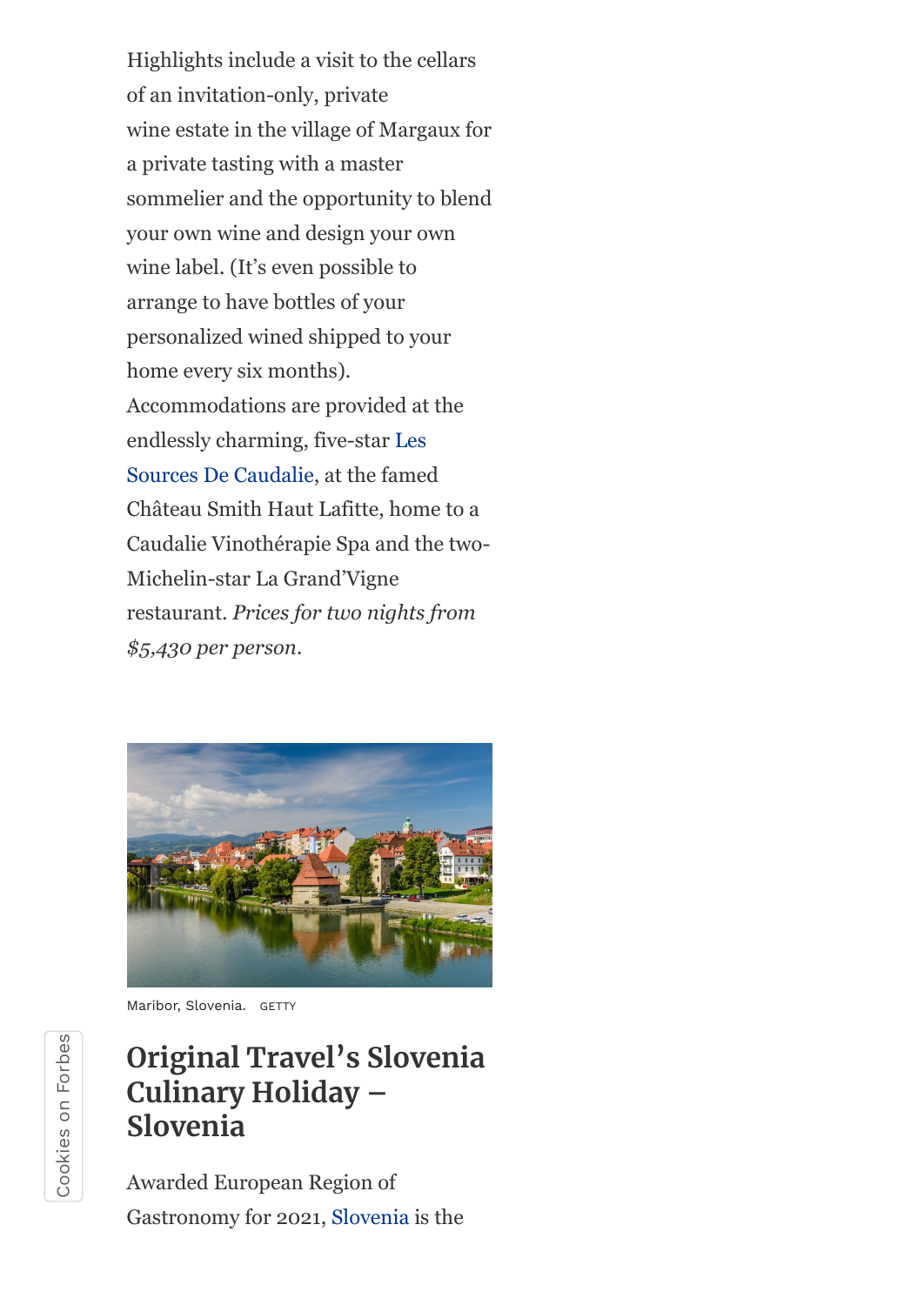underrated country that should be on every oenophile's radar for this year and beyond. [Original Travel's](https://www.originaltravel.co.uk/itineraries/slovenia-culinary-holiday) new, private [Slovenia Culinary Holiday](https://www.originaltravel.co.uk/itineraries/slovenia-culinary-holiday) is the perfect introduction to the country. Expect fine dining at Michelin-star restaurants, like [Gostilna pri Lojzetu](https://www.zemono.si/en/), and sommelier-hosted wine tastings in Maribor, the Slovenian city in the heart of wine country, and in the picturesque Dolenjska region, which is known for its ancient vineyards. *Prices for seven nights from \$4,050 per person.*



Scenic Azure, Douro Valley, Portugal SCENIC CRUISES

#### MORE FOR YOU

**Suspicious Fire At Home Of Women's [Rights Icon Susan B. Anthony Over The](https://www.forbes.com/sites/suzannerowankelleher/2021/09/27/fire-womens-rights-susan-b-anthony/) Weekend**

**'You Heard Me, N-Word Boy.' Flight Attendants Testify About The Rise In [Air Rage—And What Should Be Done](https://www.forbes.com/sites/suzannerowankelleher/2021/09/25/flight-attendants-testify-air-rage/) About It**

**[Delta Is Asking Airlines To Share Their](https://www.forbes.com/sites/suzannerowankelleher/2021/09/25/delta-is-asking-airlines-to-share-their-no-fly-lists/) No-Fly Lists**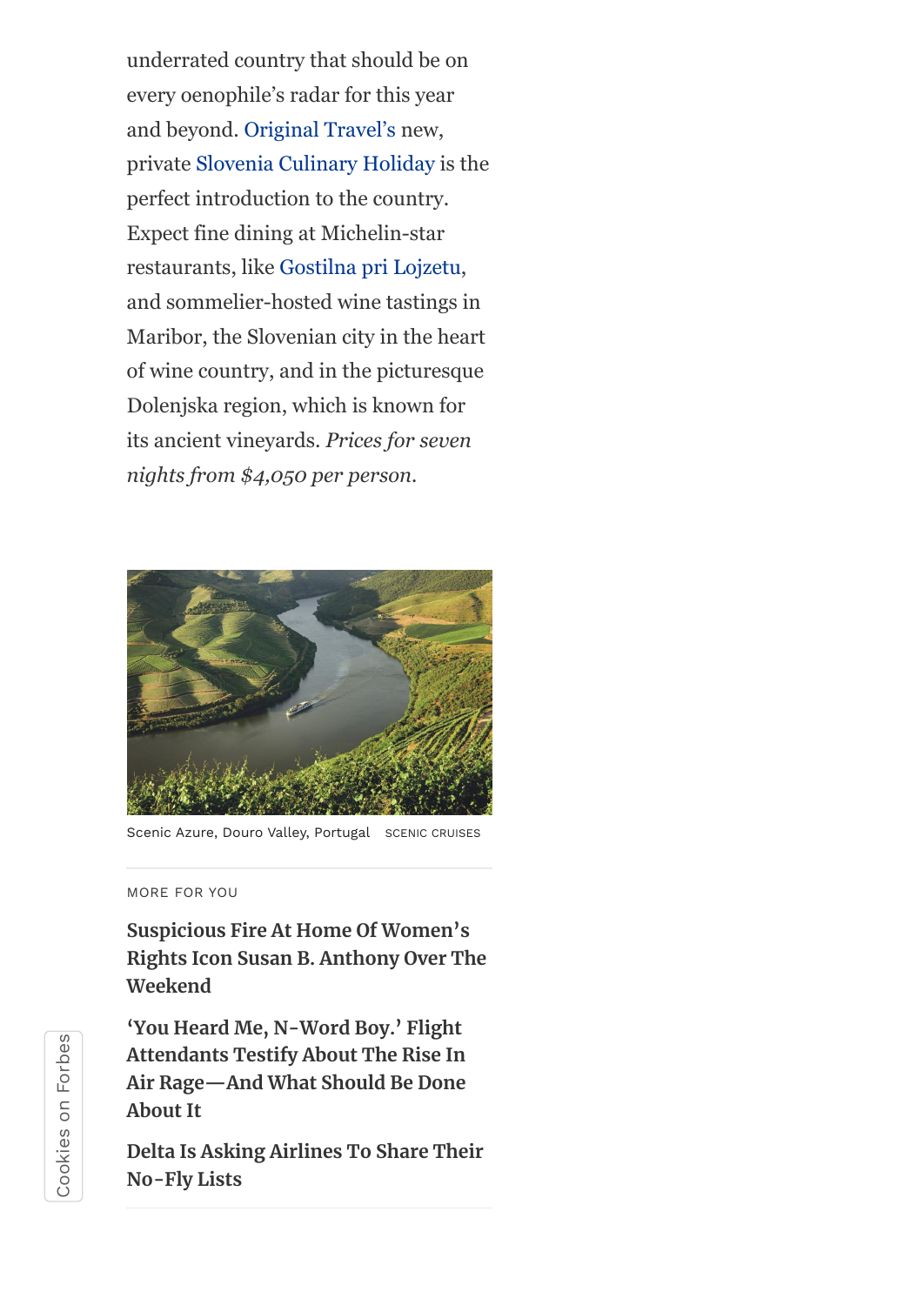## **Scenic's Unforgettable Douro – Portugal**

One of the world's oldest demarcated wine regions, [Portugal's Douro Valley](http://www.visitportoandnorth.travel/) is a must-visit wine destination and is best explored via luxury wine-themed cruise. On the 11-day [Unforgettable Douro](https://www.scenic.co.uk/tours/unforgettable-douro/11340) trip by [Scenic,](https://www.scenic.co.uk/) you'll sip Vino Verde at the nineteenthcentury [Quinta da Aveleda](https://www.aveleda.com/en) estate; drink rosé at the winery at [Mateus Palace](http://www.casademateus.com/); and sample plenty of port in the cellars of Porto. *Prices for 11 nights from \$5,350 per person*

**Forbes** Passport

#### **Get a First-Class Guide to Luxury Travel**

Explore the finest destinations and experiences around the world in the Forbes Passport newsletter.

Email address **Sign** Up

**You may opt out any time. By signing up for this newsletter, you agree to the Terms and [Conditions](https://www.forbes.com/terms-and-conditions/?_ptid=%7Bkpdx%7DAAAAvbanZXvwrgoKWWoyZlJyQ1BwdRIQbDF3YndxODd0b3FjZDNuNhoMRVgzUFNFSzdUOElYIiUxODA1ODE4MGQ0LTAwMDAzMDB1ZzBnMjBsZjF0dnI5ZnRnazhzKhtzaG93VGVtcGxhdGU1Tk1LQk5GUVNWTDExNTEwAToMT1RNTkI1Nkc2RUZVQg1PVFZUVVo5WUtXU0hOUhJ2LWwxd2JsaGYzcGhlbTlrMWZaDTk1LjIyOS4xODkuMzZiA2RtY2jS5tuSBg) and [Privacy](https://www.forbes.com/privacy/english?_ptid=%7Bkpdx%7DAAAAvbanZXvwrgoKWWoyZlJyQ1BwdRIQbDF3YndxODd0b3FjZDNuNhoMRVgzUFNFSzdUOElYIiUxODA1ODE4MGQ0LTAwMDAzMDB1ZzBnMjBsZjF0dnI5ZnRnazhzKhtzaG93VGVtcGxhdGU1Tk1LQk5GUVNWTDExNTEwAToMT1RNTkI1Nkc2RUZVQg1PVFZUVVo5WUtXU0hOUhJ2LWwxd2JsaGYzcGhlbTlrMWZaDTk1LjIyOS4xODkuMzZiA2RtY2jS5tuSBg) Policy**



Mountain village of Rupit in Catalonia, Spain GETTY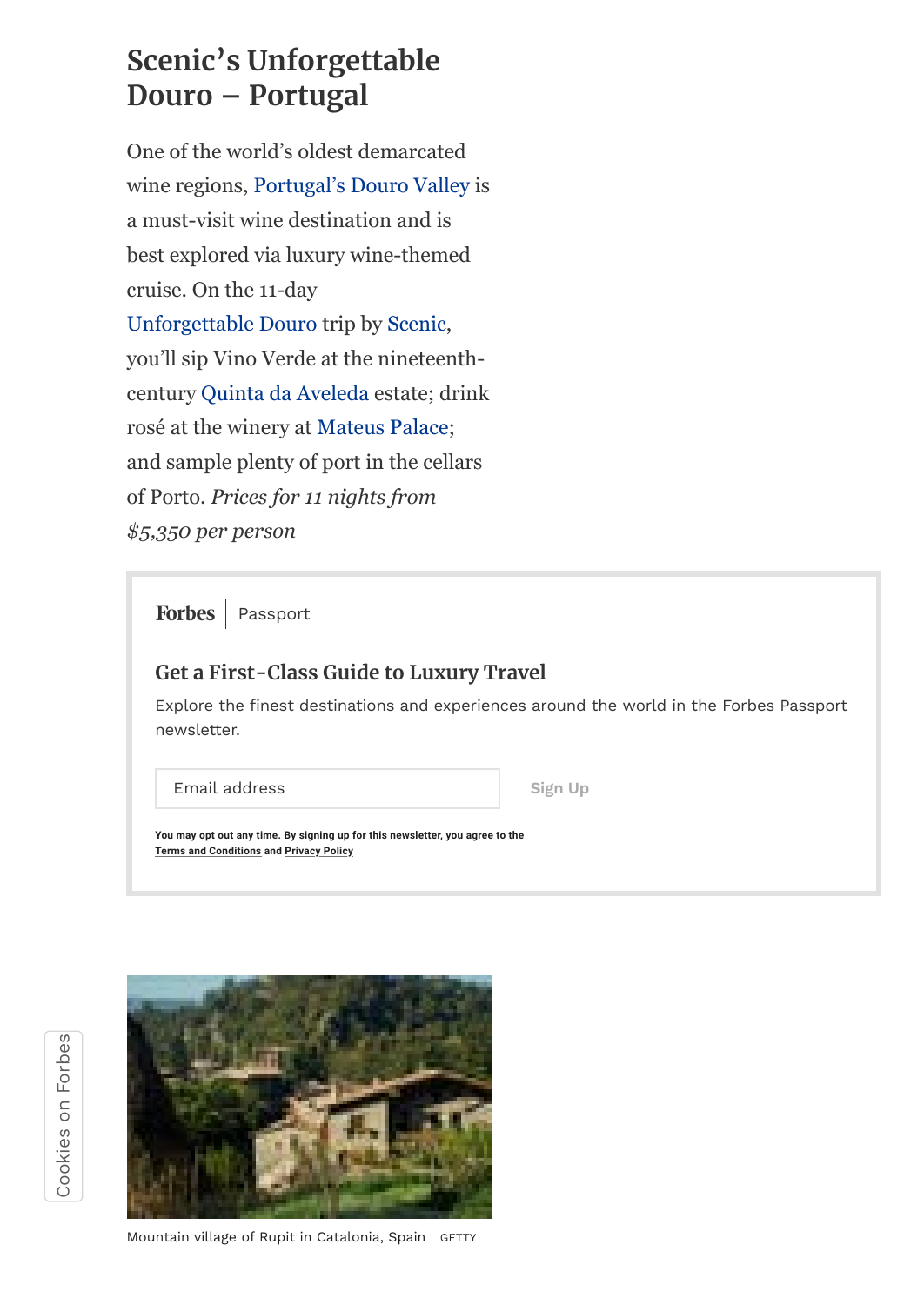### **Wild Frontiers' Walking and Wine in Catalonia – Spain**

With 10 denominated wine regions and plenty of under-the-radar producers, it's easy to find a new favorite wine to fall in love with in [Catalonia.](https://www.catalunya.com/?language=en) Wild [Frontiers' new Walking and Wine](https://www.wildfrontierstravel.com/en_GB) [in](https://www.wildfrontierstravel.com/en_GB/destination/spain/group-tours/walking-and-wine-in-the-heart-of-catalonia/CAT) Catalonia group tour is all about showcasing the region's small and local producers with stops in places like the small-but-stand-out region of Priorat. *Prices for seven nights from \$1,760 per person.*



Napa, California. GETTY

#### **Scott Dunn's Gourmet California – California,**

Cookiesຣ<br>໐ Forbes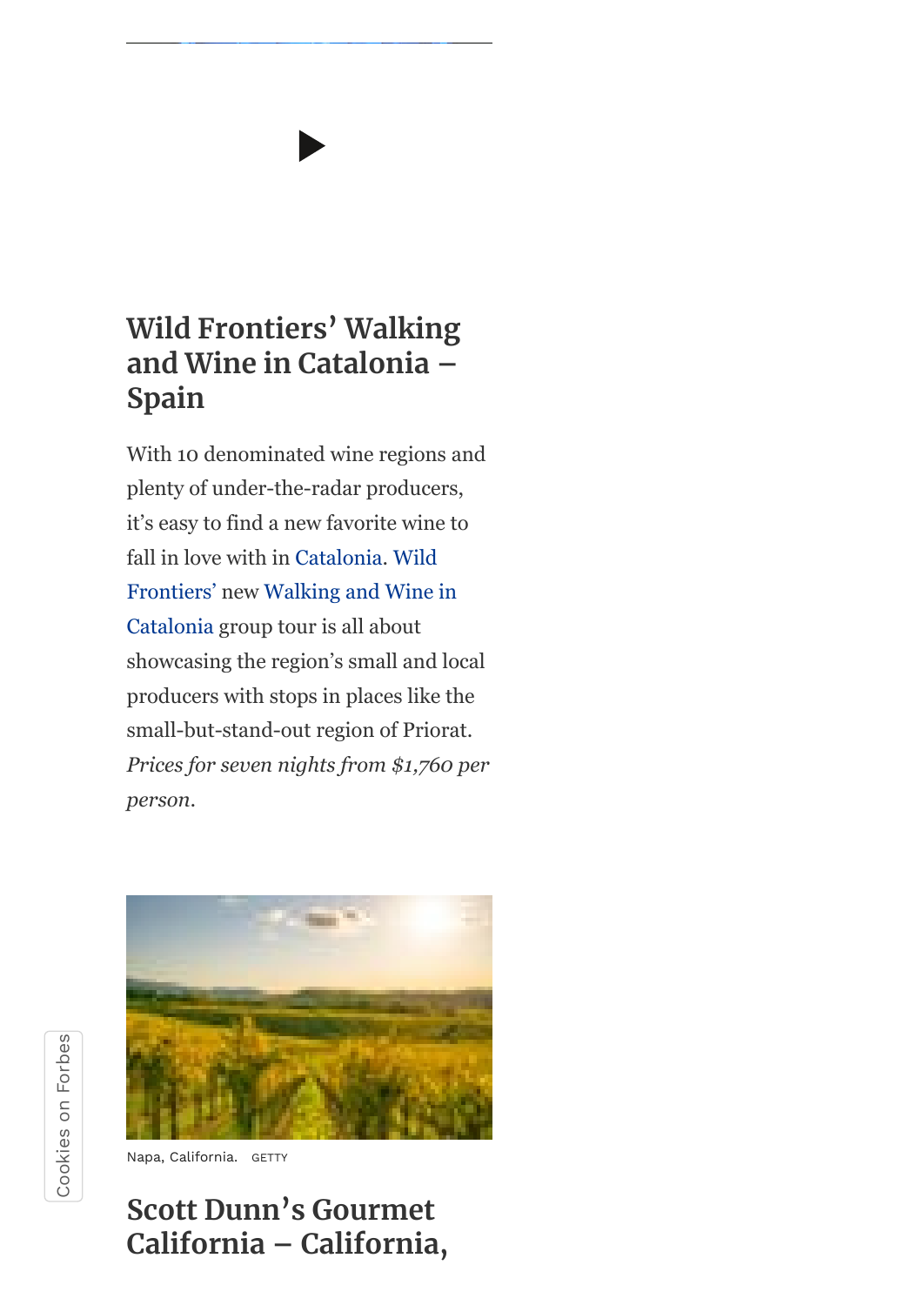### **USA**

[Scott Dunn's](https://www.scottdunn.com/) ultimate Gourmet [California private trip gives you](https://www.scottdunn.com/usa/tours/gourmet-california) [insider's access to American's most](https://www.visitcalifornia.com/) famous wine region during the peak harvest period. With meet-thewinemaker experiences in Sonoma; a trip on the (in)famous wine train in Napa; and plenty of fine dining along the way, this trip checks all the boxes. *Prices for 10 nights from \$7,886 per person.*



Franschhoek winelands in South Africa GETTY

#### **Elegant Resorts' Cape, Wine and Safari – South Africa**

While [South Africa](https://www.southafrica.net/gl/en/corporate) is best known for its incredible safari experiences, more and more visitors are opting to add the country's impressive winelands to their itineraries. Get the best of both the [wine and the wilderness with Elegant](https://www.elegantresorts.co.uk/) Resorts' extensive Cape, Wine and [Safari tour, which includes a safari](https://www.elegantresorts.co.uk/tailor-made-tours/tour/cape-wine-and-safari) in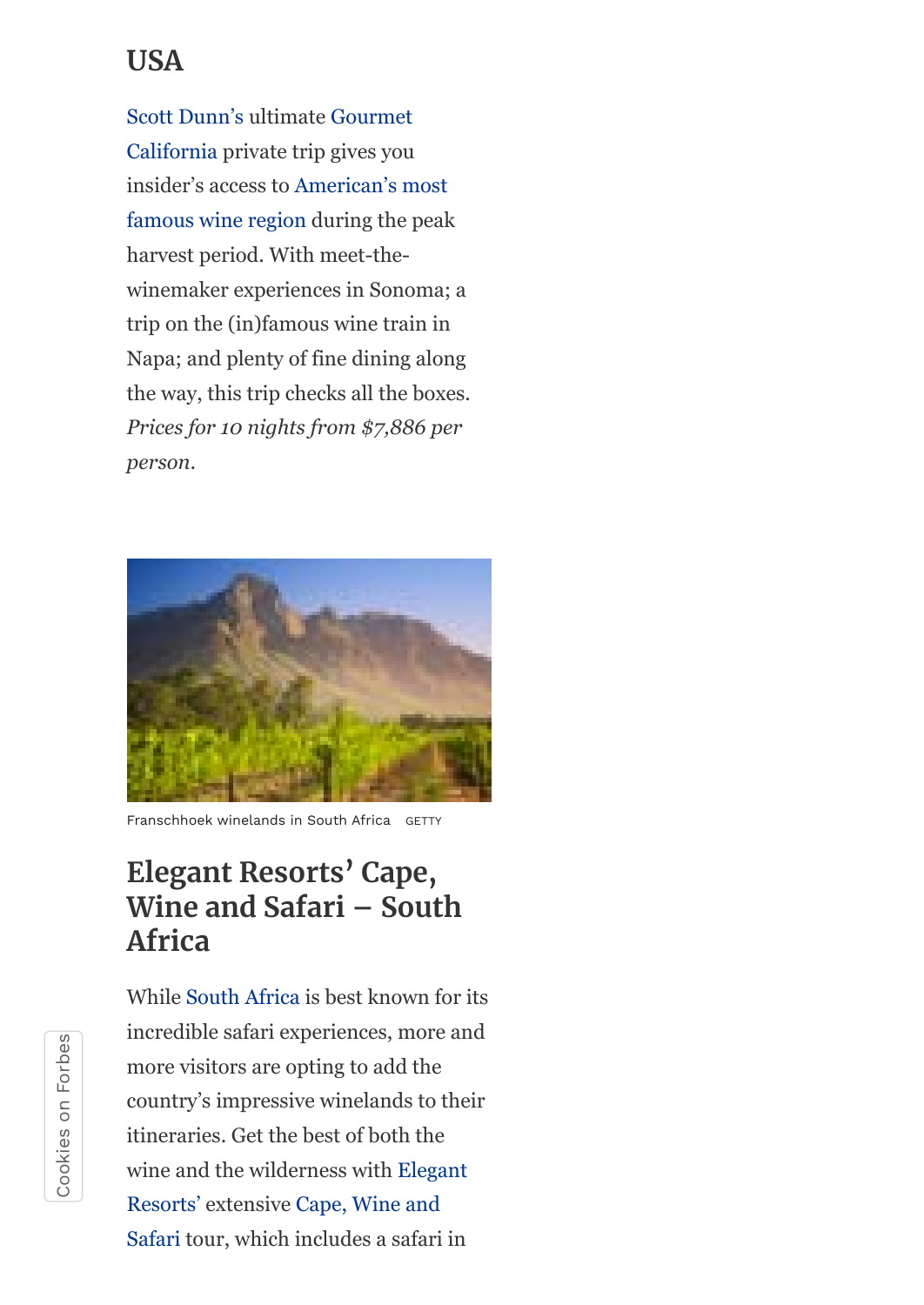[the massive, game-rich Madikwe Game](https://www.madikwegamereserve.co.za/) Reserve, on the border of Botswana, and a trip to the Northern Cape; plus wine tastings and tours in the town of Franschhoek with a specialist connoisseur as a guide. *Prices for 12 nights from \$17,110 per person.*



Langhe vineyards in Piedmont. GETTY

### **The Italian Connection's Exclusive Gourmet Tour – Italy**

From Barolo to Chianti to [Montepulciano, The Italian](https://www.italian-connection.co.uk/bespoke-italian-holidays) [Connection's bespoke Exclusive](https://www.italian-connection.co.uk/gourmet-tour-italy) Gourmet Tour will have you sampling some of [Italy's](http://www.italia.it/en/home.html) finest wines in the places they're made. Highlights include a visit [to the award-winning The Marchesi di](https://marchesibarolo.com/en/) Barolo wine cellar in Piedmont (plus truffle hunting); a tour of Chianti via vintage sports car; and stops in Montalcino and Montepulciano to try the famous Brunello di Montalcino and Vino Nobile di Montepulciano. *Prices*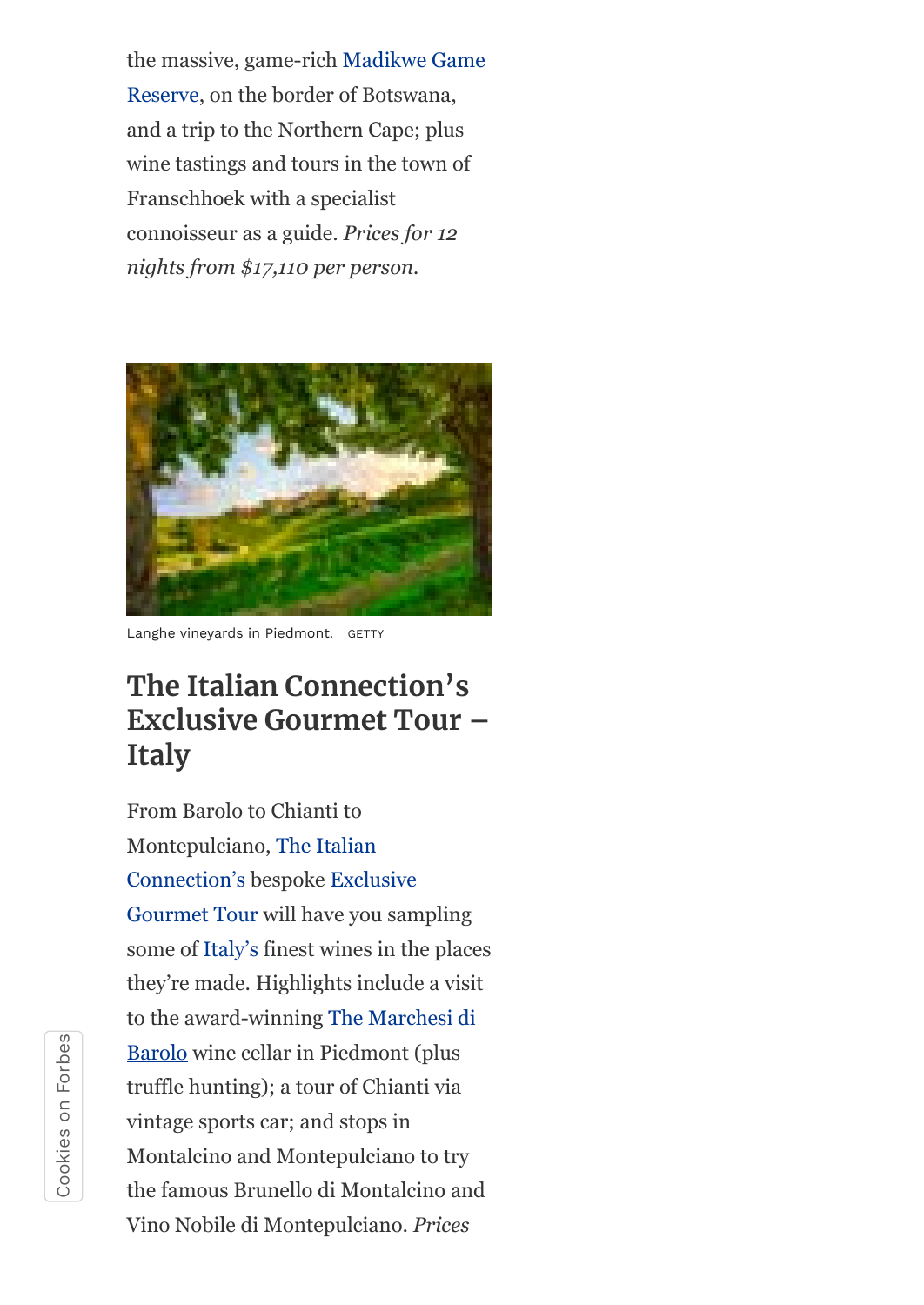*for eight nights from \$8,795 per person.*



Kangaroo in South Australian vineyard GETTY

### **Audley Travel's South Australia's Epicurean Way Road Trip - Australia**

More than half of all of Australia's wine is produced in [South Australia](https://southaustralia.com/), which is made up of six, stylistically unique growing areas. You'll hit several of these areas on [Audley Travel's](https://www.audleytravel.com/) two[week South Australia's Epicurean Way](https://southaustralia.com/travel-blog/epicurean-way-road-trip) Road Trip, including Adelaide Hills, Barossa and Clare Valley. The trip is made up of long lunches set within the vines (where kangaroos are even known to make appearances), as well as cellar tastings with the winemakers and hot air balloon rides over the vineyard. *Prices for 12 nights from \$7,450 per person.*

*Follow me on [Twitter](https://www.twitter.com/@nicoletrilivas). Check out my [website](http://www.nicoletrilivas.com/) or some of my other work [here](https://www.amazon.com/Girls-Who-Travel-Nicole-Trilivas/dp/0425281442/).*